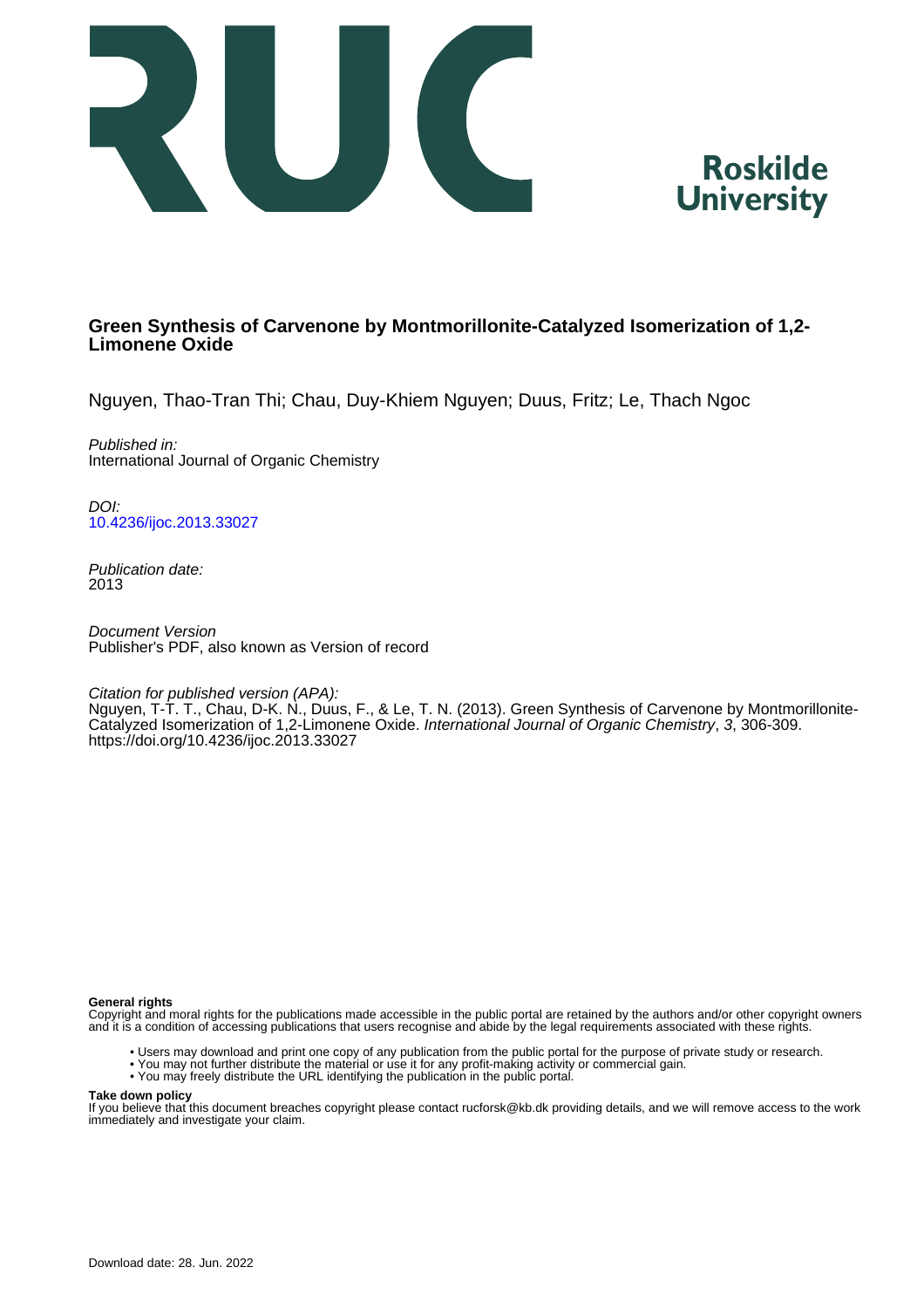

# **Green Synthesis of Carvenone by Montmorillonite-Catalyzed Isomerization of 1,2-Limonene Oxide**

**Thao-Tran Thi Nguyen<sup>1</sup> , Duy-Khiem Nguyen Chau1 , Fritz Duus2 , Thach Ngoc Le1\***

<sup>1</sup>Department of Organic Chemistry, Hochiminh University of Science, Hochiminh City, Vietnam <sup>2</sup>Department of Science, Systems and Models, Bockilda University, Bockilda, Department  $P^2$ Department of Science, Systems and Models, Roskilde University, Roskilde, Denmark Email: \* lenthach@hcm.vnn.vn

Received June 31, 2013; revised August 8, 2013; accepted August 25, 2013

Copyright © 2013 Thao-Tran Thi Nguyen *et al*. This is an open access article distributed under the Creative Commons Attribution License, which permits unrestricted use, distribution, and reproduction in any medium, provided the original work is properly cited.

# **ABSTRACT**

Montmorillonite was considered as a good heterogeneous catalyst for the isomerization of 1,2-limonene oxide into carvenone under solvent-free condition. Both conventional heating and green activations were tested in this research. The microwave-assisted isomerization afforded carvenone in high yield within only 6 minutes.

**Keywords:** Carvenone; Isomerization; Green Chemistry; Montmorillonite; Solvent-Free Synthesis

# **1. Introduction**

Carvenone, *p*-menth-3-en-2-one, has been considered as a useful constituent for perfume, flavor, and fragrance [1,2]. This compound is one of the major products achieved in Brönsted acid-catalyzed isomerization of different precusors, e.g. dihydrocarvone [3,4] and 1,2-limonene oxide. Because the latter compound is easily prepared from naturally available limonene [5], the interest for direct syntheses of carvenone from 1,2-limonene oxide has been increasing [6-21]. However, most of the related reports showed that the selectivity towards carvenone was not good as expected. Arata's group developed a pathway in which 1,2-limonene oxide was isomerized over  $H_2SO_4/SiO_2$  or  $SiO_2-Al_2O_3$  to give carvenone in only modest yields [16]. Ravasio, *et al*. reported that a quantitative isomerization of limonene oxide can be carried out over copper supported on activated  $SiO<sub>2</sub>-Al<sub>2</sub>O<sub>3</sub>$ in toluene, but this was not the selective route to prepare carvenone [21]. The most selective synthesis of carvenone directly from 1,2-limonene oxide was reported by Yoshito, *et al.* [2]. In this procedure, carvenone was prepared by dropwise addition of 1,2-limonene oxide into a tubular reactor filled with CaA zeolite at 200˚C and 10 mm Hg to give a mixture rich of carvenone.

Herein, we reported a mild and simple pathway to selectively obtain carvenone by the isomerization of 1,2-limonene oxide over montmorillonite prepared from Vietnamese natural clay. Various techniques including conventional heating (CH), ultrasonic irradiation (US), and microwave irradiation (MW) were used to induce the reaction under solvent-free condition.

## **2. Results and Discussion**

The isomerization of 1,2-limonene oxide 1 over Viet-namese montmorillonite under solvent-free conditions resulted in various products (**Table 1** and **Scheme 1**) that were produced from the isomerization (**6**, **7**, **8**, **9**, **10**, **12**, and **13**), aromatization (**3**), and other processes (**2**, **4**, and **5**). Their presence as well as percentage in the final mixture depended on which technique was used. **Table 1** summarized the influence of activation techniques on reaction outcomes. Besides being directly produced as one of the isomerization products from 1,2-limonene oxide, the formation of carvenone **12** was also induced due to the shift of hydrogen in the framework of the other isomerization products. Therefore, it was not surprising that carvenone **12** made up the largest proportions of the final mixtures, especially the samples obtained under the CH and MW techniques (**Table 1**). As a result, it was strongly believed that the isomerization of 1,2-limonene oxide into carvenone **12** is an endothermic process. This again was confirmed through the results in **Table 2** which showed the relationship between the temperature and the selectivity towards carvenone **12** for the CH \*

Corresponding author.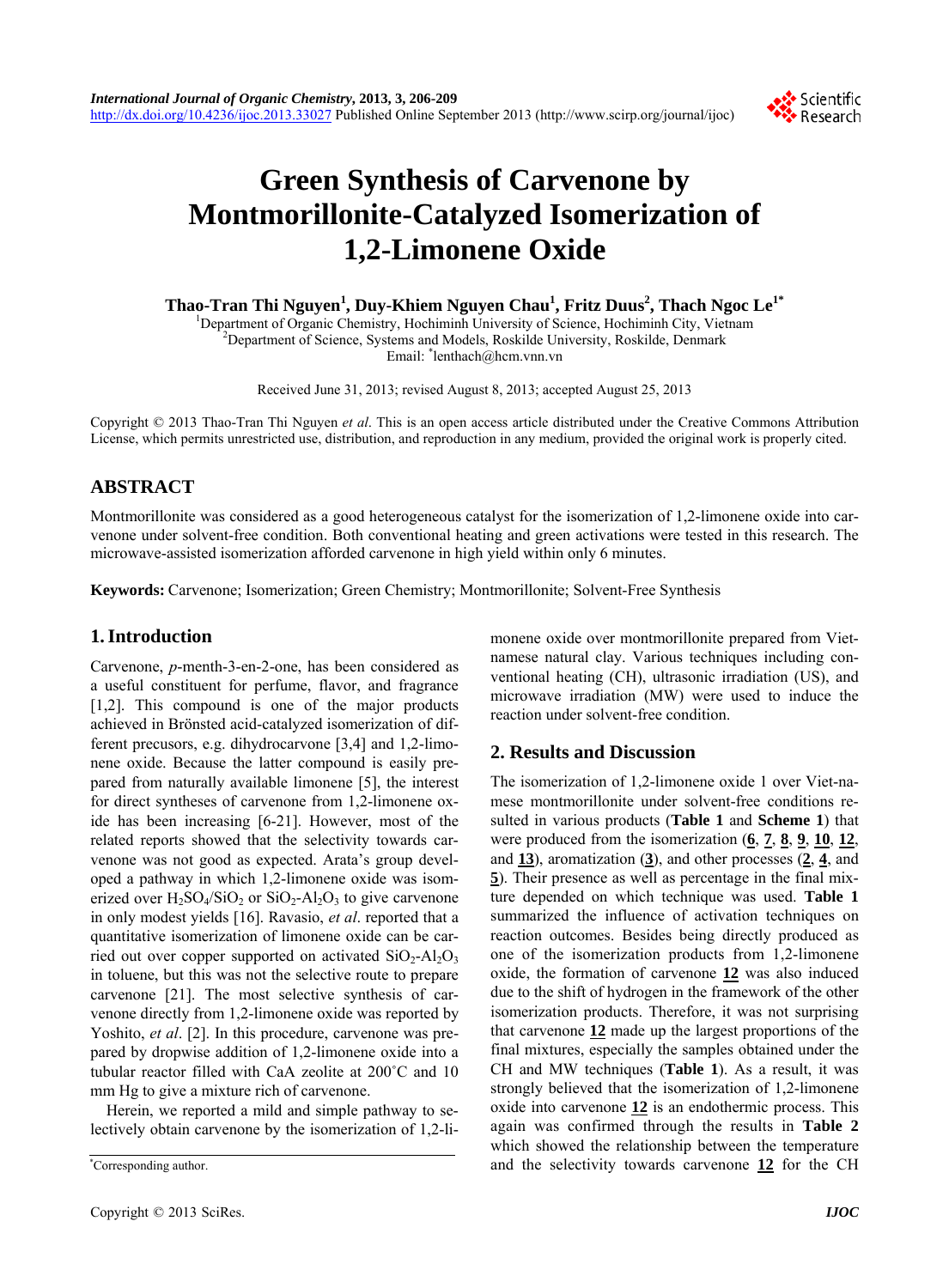| Compounds                                             |                          | Selectivity $(\%)$       |                          |
|-------------------------------------------------------|--------------------------|--------------------------|--------------------------|
|                                                       | $CH^b$                   | US <sup>c</sup>          | MW <sup>d</sup>          |
| $\alpha$ -Fenchene (2)                                | $\overline{\phantom{a}}$ | $\overline{a}$           | 0.75                     |
| $p$ -Cymene $(3)$                                     | 8.97                     |                          | 6.89                     |
| Limonene $(4)$                                        | $\overline{\phantom{a}}$ | 3.64                     | $\overline{\phantom{a}}$ |
| <i>trans</i> -Linalool oxide $(5)$                    | 1.61                     | 2.04                     | 0.84                     |
| 1-Methoxy-4-(1'-methylethyl)cyclohexa-1,4-diene $(6)$ | 3.27                     | 12.09                    | 0.81                     |
| $trans-3$ -Caranone $(7)$                             | 0.99                     | 1.27                     | 1.65                     |
| $cis$ -Dihydrocarvone $(8)$                           | $\overline{\phantom{a}}$ | 19.69                    | $\overline{\phantom{a}}$ |
| <i>trans</i> -Dihydrocarvone (9)                      | ٠                        | 9.99                     | ٠                        |
| $trans-Carveol(10)$                                   | ٠                        | 2.71                     | -                        |
| Carvone $(11)$                                        | $\overline{\phantom{a}}$ | $\overline{\phantom{a}}$ | 1.07                     |
| Carvenone $(12)$                                      | 85.16                    | 47.70                    | 88.00                    |
| 7,7-Dimethylbicyclo $[3.3.0]$ octan-2-one $(13)$      | $\overline{\phantom{a}}$ | 0.88                     | $\overline{\phantom{a}}$ |
| Yield of carvenone (%)                                | 81                       | 40                       | 82                       |

**Table 1. The isomerization of 1,2-limonene oxide over Vietnamese montmorillonite<sup>a</sup> .**

a. 1,2-limonene oxide:montmorillonite = 1:0.08 (w/w); b. 140°C, 60 min; c. 111 µm (amplitude), 75°C - 77°C, 8 min; d. 455 W (power), 138°C - 141°C, 6 min.

Table 2. The influence of temperature on the reaction under CH<sup>a</sup>.

| Compounds                  | Selectivity $(\% )$ |                |                |                 |                          |  |
|----------------------------|---------------------|----------------|----------------|-----------------|--------------------------|--|
|                            | $40^{\circ}$ C      | $60^{\circ}$ C | $80^{\circ}$ C | $100^{\circ}$ C | $140^{\circ}$ C          |  |
| $\frac{8+9}{5}$            | 47.32               | 44.77          | 44.06          | 30.24           | $\overline{\phantom{a}}$ |  |
| <u>12</u>                  | 6.67                | 11.61          | 28.41          | 48.18           | 84.75                    |  |
| Others                     | 46.01               | 43.62          | 27.71          | 21.59           | 15.25                    |  |
| Yield of carvenone $(\% )$ | 6                   | 11             | 26             | 45              | 80                       |  |

a. 1,2-limonene oxide:montmorillonite =  $1:0.1$  (w/w), reaction time: 60 min.



**Scheme 1. Vietnamese montmorillonite-catalyzed isomerization of 1,2-limonene oxide.**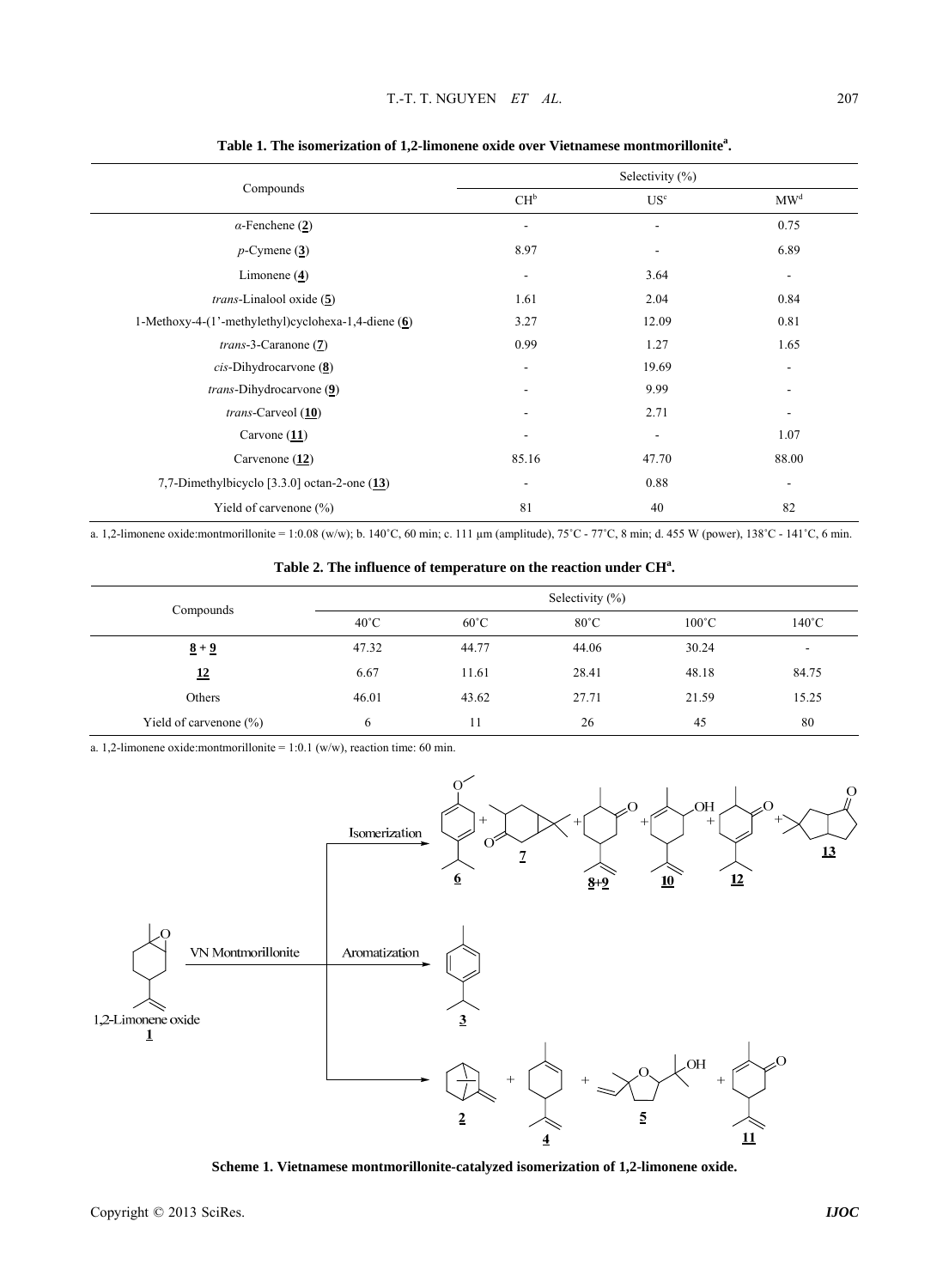method. Obviously, there was a significant increase in the amount of the product carvenone **12** from only 6.67% at 40˚C to 85.16% at 140˚C.

The US method greatly enhanced the reactivity due to releasing the energy by cavitation collapsing the bubbles, especially for reactions involving solids. And as expected, the conversion of 1,2-limonene oxide could reach to the completion after a short irradiation time (8 min) at 75˚C - 77˚C (**Table 1**). However, a poor selectivity towards carvenone **12** was detected because the ultrasound energy was not strong enough to shift hydrogen in the isomerization process.

Due to the effective absorbability for microwave energy of 1,2-limonene oxide and montmorillonite to supply heat for the total reaction mixture, the endothermic isomerization into carvenone **12** was favored under the MW. A complete conversion was obtained after only 6 min at 138˚C - 141˚C to afford carvenone **12** in the nearly same yield compared with the CH.

Unlike Yoshito's procedure [2], the isomerization of 1,2-limonene oxide using the modified montmorillonite as a Lewis acid catalyst can furnish carvenone **12** under solvent-free condition. Besides, good selectivity towards carvenone **12** could be obtained when using the CH and MW techniques. Consequently, the synthesis of carvenone can be accomplished in 6 minutes with 100% selectivity and 82% yield.

## **3. Experimental**

#### **3.1. General**

All chemicals, unless otherwise noted, were purchased from commercial sources and used without further purification. The catalyst montmorillonite was prepared from Vietnamese natural clay according to Pesco method [23]. The analyses for quantification and identification were performed on GC-FID and GC-MS, respectively. GC-FID analyses were recorded on Agilent 6890N GC, equipped with a fused silica capillary column DB-5 (30  $m \times 0.32$  mm  $\times 0.25$  μm). GC-MS spectra were obtained with Agilent 7890A GC coupled to 5973C VL MSD Triple-Axis selective detector and equipped with a capillary column HP-5MS (30 m  $\times$  0.25 mm  $\times$  0.25 µm).

## **3.2. Preparation of 1,2-Limonene Oxide**

- Extraction of sweet orange peel oil: The fresh sweet orange peels were subjected to hydrodistillation for 6 h. The resulting water-oil samples were extracted with diethyl ether. The combined ethereal extracts were dried over anhydrous sodium sulfate for 24 h, filtrated, and rotary evaporated under vacuum to afford the essential oil as a colorless liquid.
- Isolation of limonene: Limonene was isolated from

sweet orange peel oil by vacuum fractional distillation using Vigreux apparatus. The limonene fraction was collected at  $55^{\circ}$ C -  $56^{\circ}$ C, 12 mm Hg in the recovery yield of 83%. The purity of limonene was checked by GC-MS analysis.

 Synthesis of 1,2-limonene oxide: The epoxidation of limonene was performed in the same way as previously reported by Mandelli and Silva (**Scheme 1**) [5,22]. The product was identified as a mixture of *cis*/*trans*-1,2-limonene oxide (69%).

#### **3.3. General Procedure for Synthesis of Carvenone**

A 100 mL round-bottom flask was charged with 1,2 limonene oxide (1.0 g) and montmorillonite (0.08 g). The reaction mixtures were then subjected to different techniques for organic synthesis:

- CH: The reaction flask was fitted with a condenser, immersed in an oil bath, heated and simultaneously stirred at 140˚C for 60 min.
- US: The reaction mixture was sonicated for 8 min at the amplitude corresponding to the wavelength of 111 µm emitted by a Cole Parmer GE130 Ultrasonic Processor equipped with a microtip and a probe fabricated from titanium alloy.
- MW: The reaction mixture was heated at the power of 455 W for 6 min in a modified domestic microwave oven KENWOOD SJW17.

Upon completion, the resulting mixtures were cooled to room temperature and diluted with diethyl ether. The solid catalyst was removed by filtration. The ethereal solutions were washed with water, dried over anhydrous sodium sulfate, and concentrated under reduced pressure to afford the mixture of products whose constituents were identified and quantified by GC-MS and GC-FID, respectively. The calculated yields of carvenone were 81, 40, and 82% for the CH, US, and MW techniques, respectively.

#### **4. Conclusion**

From the natural materials, such as clay and *Citrus* peel essential oil, carvenone can be efficiently prepared in high yield via the isomerization of 1,2-limonene oxide under solvent-free condition. Particularly, in the presence of microwave irradiation, the reaction can be greatly enhanced under mild conditions.

#### **5. Acknowledgements**

We would like to thank the Danish International Development Agency (DANIDA) for financial support via the Enhancement of Research Capacity (ENRECA) program and Nafosted (National Foundation for Science and